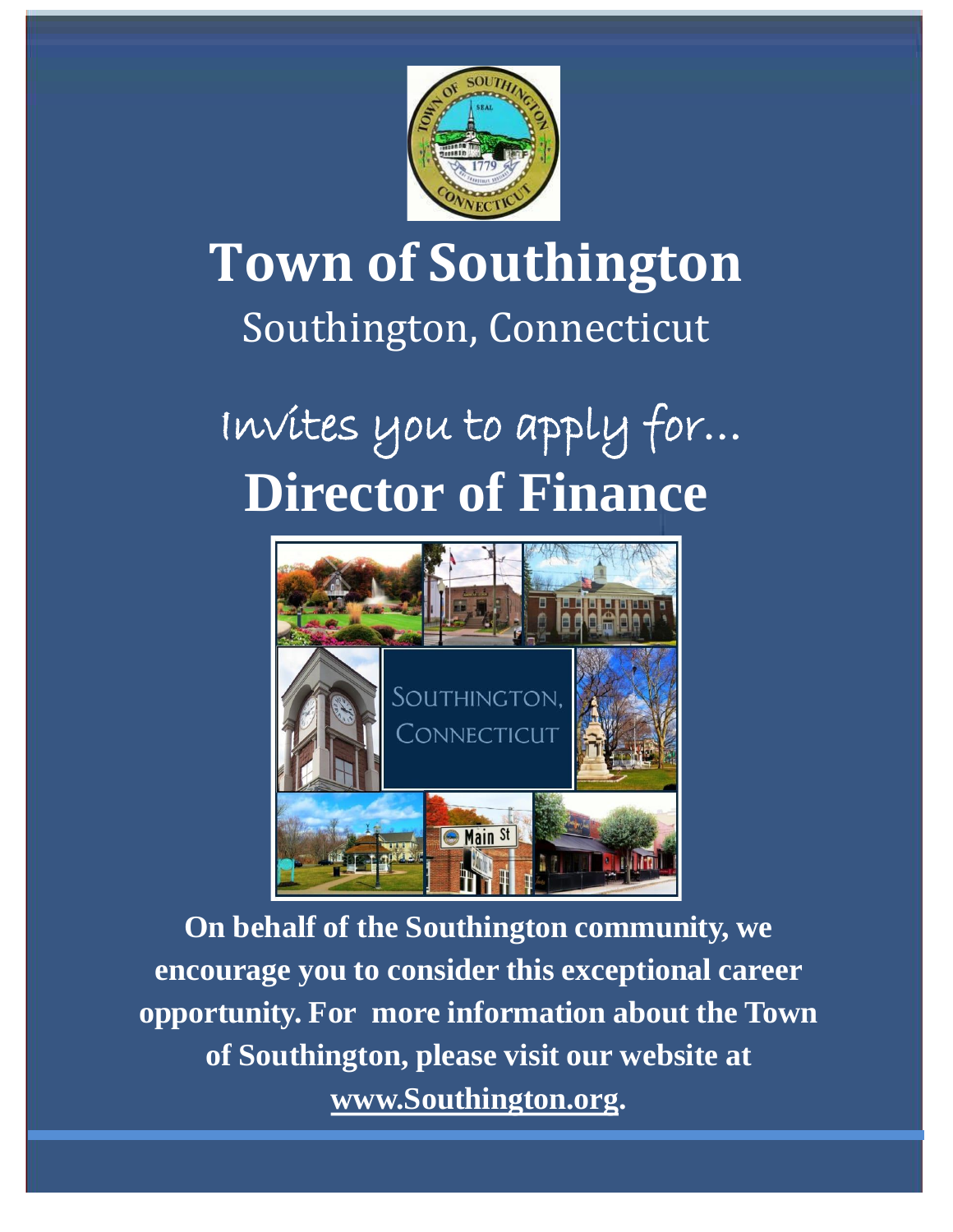## **Town of Southington**

#### **Community**

*A growing suburban community located in Hartford County that includes Plantsville, Milldale, and Marion. Population approximately 43,500. Southington is proud of its history and committed to promoting diversity and inclusion throughout the community, in all areas of government, including education, criminal justice, health, housing, transportation, and economic success.*

#### **Director of Finance**

*The director serves as Chief Financial Officer of the Town under direction of the Town Manager and is responsible for planning, organizing, and directing all operations of the department. This department consists of an Assistant Finance Director, Treasurer, Accountant, Payroll Coordinator, and two support staff.*

## **Finance Department**

*The staff of the Finance Department are responsible for the accounting, budgeting, fiscal planning, and reporting Town's financial activities, which include:* 

#### **Accounting of Financial Transactions**

*Reconciliation of Town revenues; Processing purchase orders and vendor payments; Payroll and maintaining benefit records; Investing Town funds* **Reporting of Financial Position**

*Assemblance of financial statements and schedules for audits; Compiling information for long-term debt; Analyzing financial date for special projects* **Monitoring of Financial Operations**

*Reviewing budget to ensure adequate funding; oversee Town annual audit; Ensuring compliance with federal/state laws and Town charter*

**Planning for the Future**

*Preparing Town budget; Plan funding of capital expenditures*